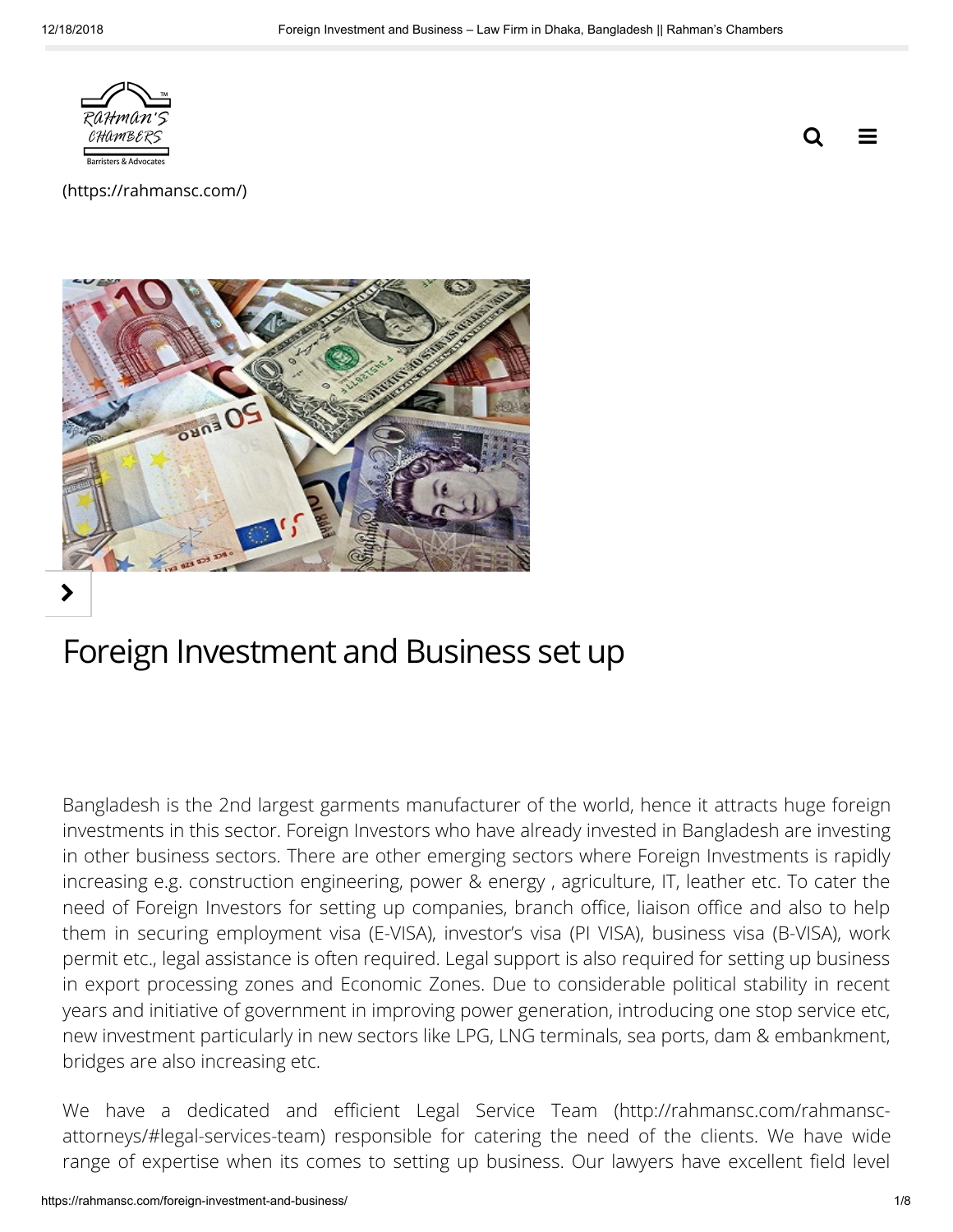≯

expertise of working in the related office for nearly 12 years and also desk based ability to prepare all documentary works. We provide high speed and expert service in this area. We have long experience of catering need of the clients from almost all Continents hence language and local knowledge is not a barrier.



Mr. Rahman with respected client, Mr. Stephen Christen, a US and German origin foreign investor in Toy industry Bangladesh in an event organised by Rahman's Chambers.

Please find below the video covering speech on Foreign Investment on Bangladesh by Mr. Stephen Christen, an investor, at our annual Dinner:

Rahman's Chambers provides all range of services required for setting up business. It has 10 years of experience in setting up more than a dozen of company, branch office, liaison office of foreign origin of investors from USA, UK, Germany, Lithuania, Russia, Indonesia, China, Hong Kong, Singapore etc. We also set up social business, NGOs, society, Cooperative society etc. Our services include obtaining all kinds of visa, security clearance, work permit and citizenship. We do offer quick service for setting up business both within or outside Export Processing Zone. We are also working on setting up business on newly crated Special Economic Zones.

Our service team is highly recommended by clients:

Rahman's Chambers is a hands on firm, which has a pretty good understanding of the legal and environment in Bangladesh, I will qualify them, as a committed and dedicated group of lawyers, which operates their Chamber with high level of integrity, and with a devoted attitude to customer service."

Speech by Mr. Stephen Arthur Christenson at Annual Dinner of Rahman's Cha...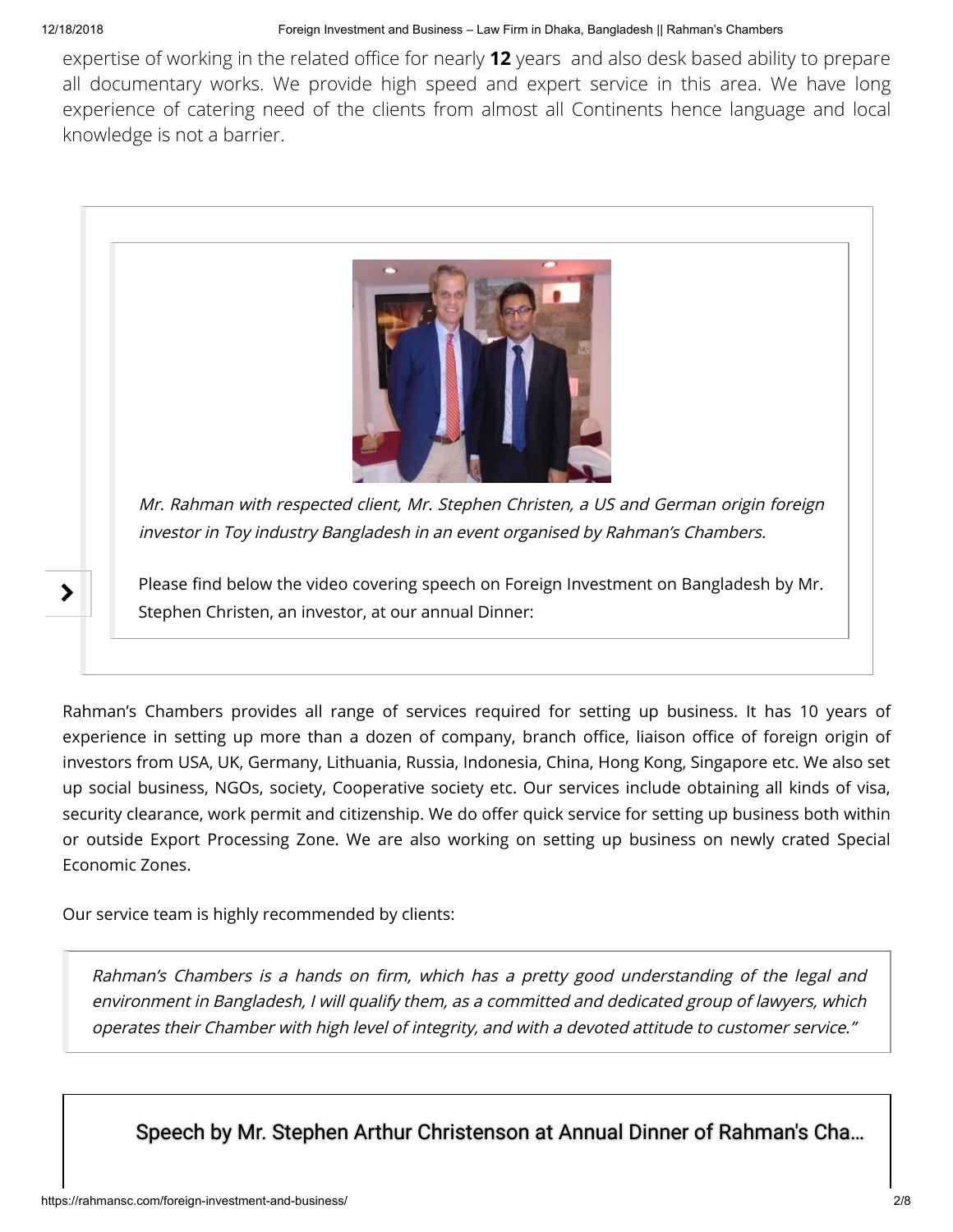

 $\rightarrow$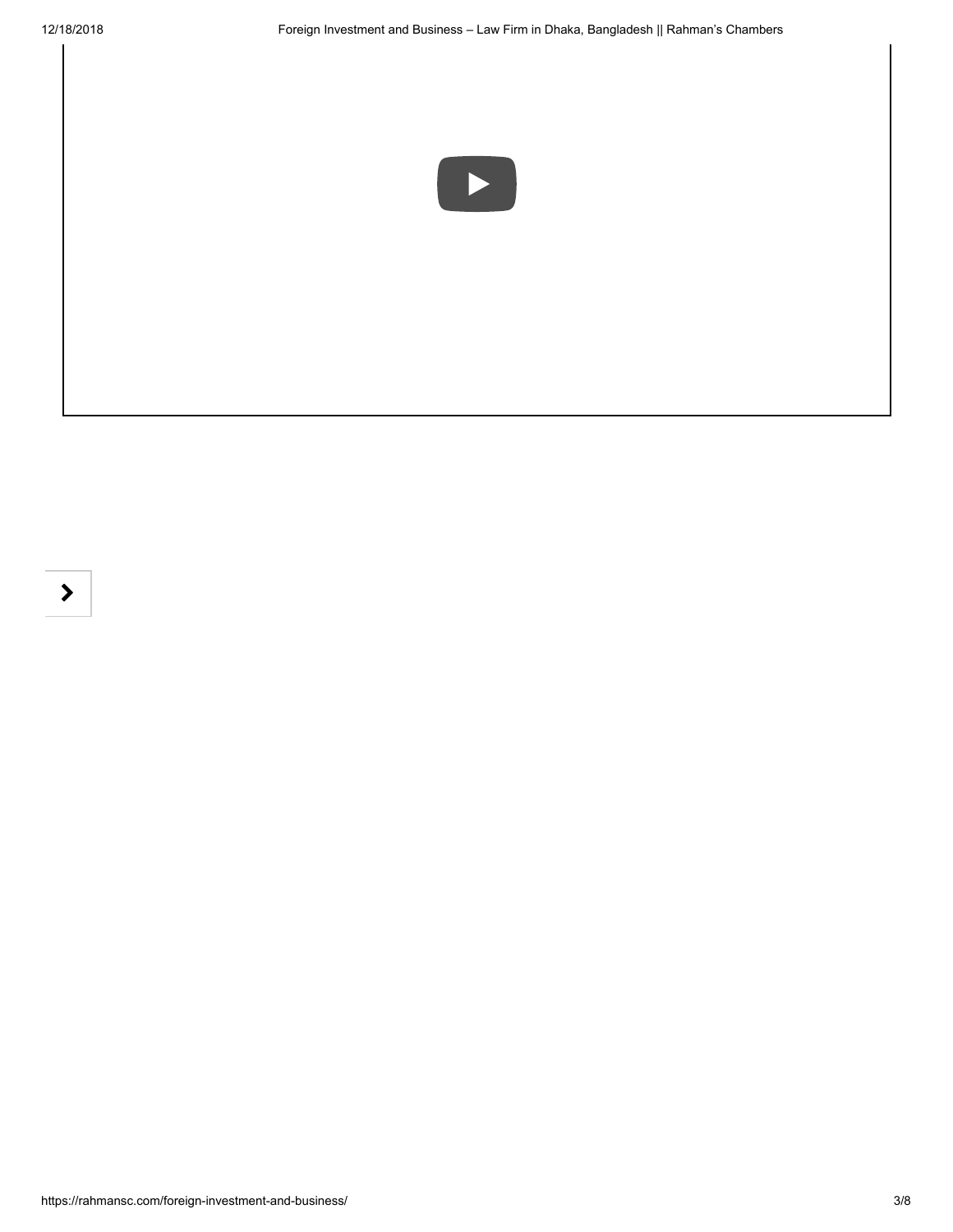≯



Rahman's Chambers handles foreign investment and disputes involving corporate transactions, finance... "The 'very responsible, responsive and knowledgeable' Mohammed Forrukh Rahman heads the firm..."

-Legal 500, 2018



[\(http://rahmansc.com/foreign-investment-and-business/large/\)](http://rahmansc.com/foreign-investment-and-business/large/)Assisted the First Engineering Bureau of Henan Water Conservancy with setting up a branch office in Bangladesh.

"Their response times are excellent and they make you feel generally very well informed."

– Chambers & Partners, 2018.

Our Completed Project includes:

- Setting up business for 100% American outsourcing company based in Texas.
- Setting up liaison office for NEPC-1 for construction and engineering of power project from China.
- Setting up branch office for NEPC-3 for construction and engineering of **bridges** etc. from China.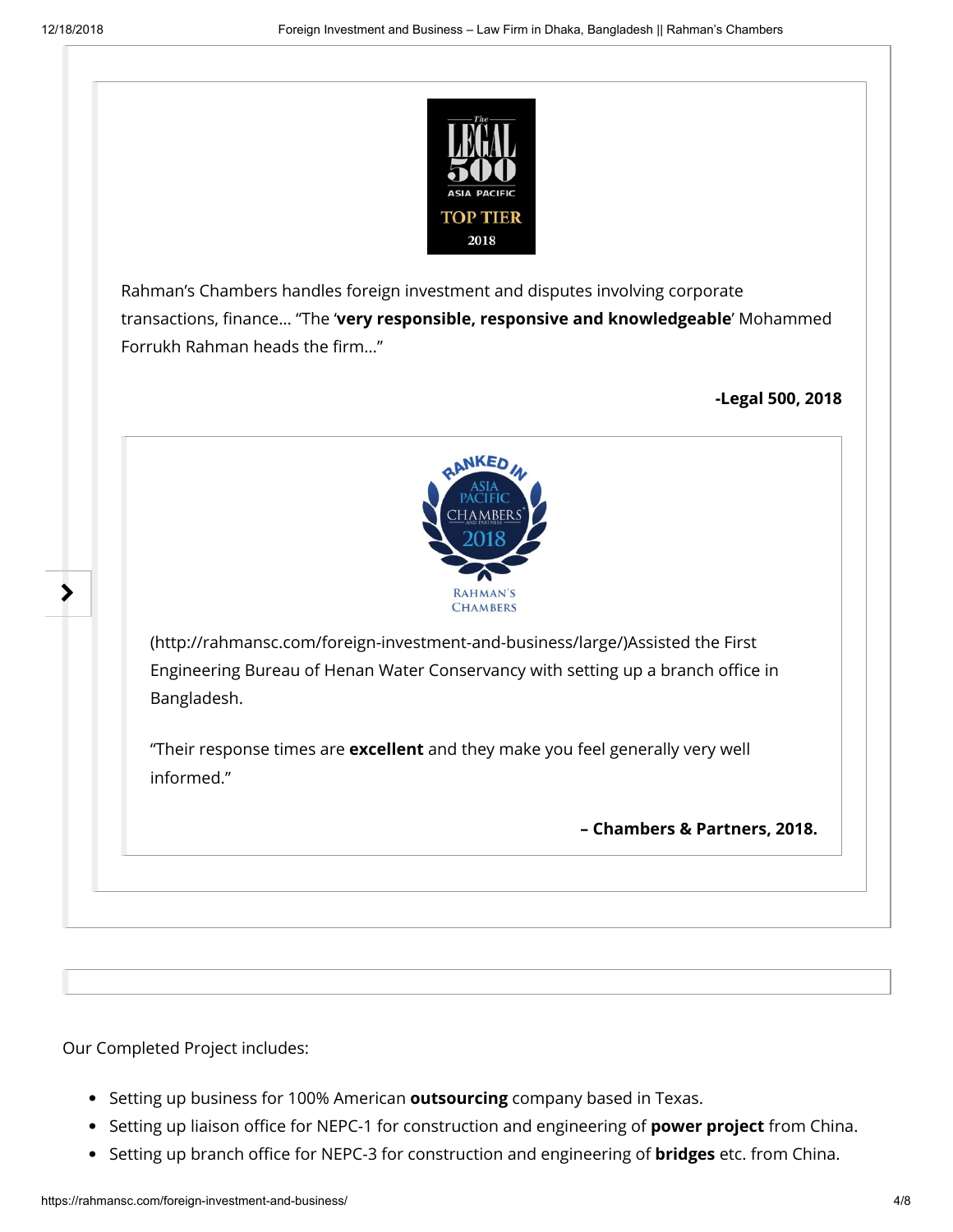- Setting up liaison office for the First Engineering Bureau of Henan Water Conservancy (CHWE), China for dam and embankment construction work.
- Setting up IT companies originally from Russia and Lithuania.
- Investment related services to a major Danish Garments.
- Share transfer, exit and repatriation of proceeds of sale to an American shareholder in Toy sector in Chittagong.
- Opening company, originally from UK and India in Dhaka Export Processing Zones.
- Due diligence for a Hong Kong based garments for setting up business in Special Economic Zones and EPZ in Bangladesh.
- Legal services involving JV investment in LPG terminal at Chittagong.

Further details are provided below:

Legal Due Diligence Permit and consents Share Purchase Company Formation Opening of Liaison Office and Branch Office Registration with BIDA Work permit and PI(Investor)/E (Employment) visa and extension ゝ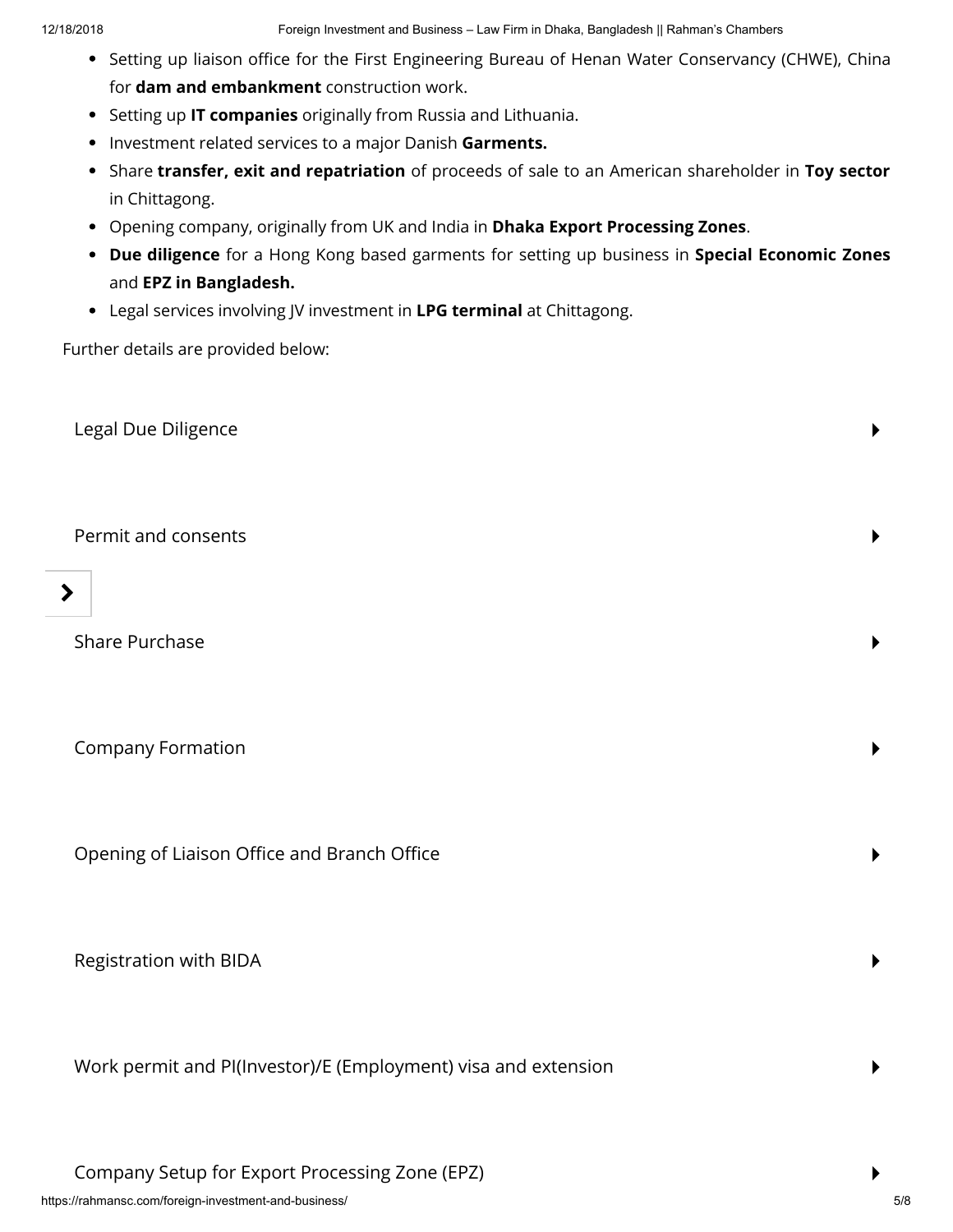| Company Setup for Special Economic Zones (SEZ) |
|------------------------------------------------|
|                                                |
| B (Business) visa                              |
|                                                |
|                                                |
| <b>Exit and Repatriation</b>                   |

## Our notable clients in this area

- Data Path Limited, Texas, USA
- $\blacktriangleright$   $^*$  A major Danish garments company in Dhaka, Liasion office
	- Perseus Limited
	- Rehmania International Ltd
	- Zhongmei Engineering Group Ltd., China
	- Bangladesh Equipment and Mineral Company Ltd.
	- IT Grow Division Ltd, Russia
	- Water & Sanitation for the Urban Poor (WSUP), UK
	- NEPC International Limited
	- CHWE
	- NRD Bangladesh Limited, Lithuania
	- NEPC 1 & 3, Liasion office, China
	- NEPC International Ltd
	- DongFong Engineering Ltd.

## Our Related Links

• [Speech on Foreign Investment in Bangladesh by Mr. Stephen Christen, an investor at our annual](https://youtu.be/dL0DiLnlsAs) Dinner. (https://youtu.be/dL0DiLnlsAs)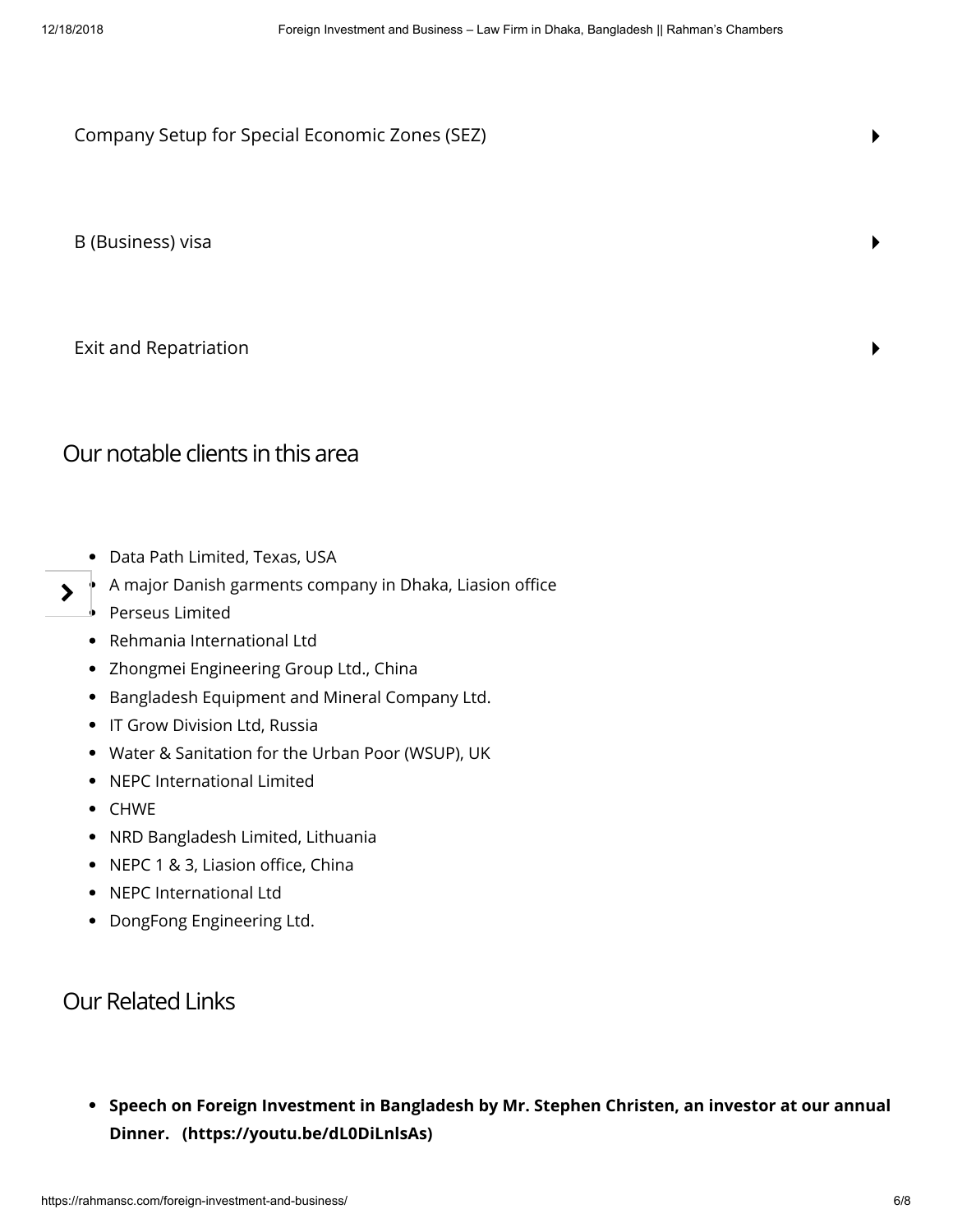- Speech by Mr. Towfiq Ali, president of BGCCI on foreign Investment at our Annual Dinner (https://youtu.be/O2q28Qtc2-M)
- [Speech by Mr. Michael Schulthaz, deputy Head of mission of German Embassy on Foreign](https://youtu.be/AZrKZ69UDKo) investment as Guest of Honour. (https://youtu.be/AZrKZ69UDKo)
- Chambers honoured a client, textile company, for making significant investment (https://youtu.be/IHvFu-trLco)
- [Recommendation from Mr. David Ramos of Gildan. \(https://goo.gl/maps/M1aVia6mpQr\)](https://goo.gl/maps/M1aVia6mpQr)

## Our Related Lawyers

- Investment Department [\(http://rahmansc.com/rahmansc-attorneys/#corporate\)](http://rahmansc.com/rahmansc-attorneys/#corporate)
- [Legal Services Team \(http://rahmansc.com/rahmansc-attorneys/#legal-services-team\)](http://rahmansc.com/rahmansc-attorneys/#legal-services-team)
- Banani Lawyers [\(http://rahmansc.com/rahmansc-attorneys/#corporate\)](http://rahmansc.com/rahmansc-attorneys/#corporate)

## ゝ

- $\blacktriangleright$  Administration (http://rahmansc.com/rahmansc-offices/)
- Fee Schedule [\(http://rahmansc.com/bill-payments/\)](http://rahmansc.com/bill-payments/)
- Complain [\(http://rahmansc.com/complain/\)](http://rahmansc.com/complain/)
- Joining Us [\(http://rahmansc.com/joining-us/\)](http://rahmansc.com/joining-us/)
- Pro Bono [\(http://rahmansc.com/pro-bono/\)](http://rahmansc.com/pro-bono/)
- Consultants [\(http://rahmansc.com/consultants/\)](http://rahmansc.com/consultants/)
- Our Setup [\(http://rahmansc.com/our-setup-and-strategic-locations/\)](http://rahmansc.com/our-setup-and-strategic-locations/)
- $\blacktriangleright$  Corporate Info (http://rahmansc.com/corporate-office/)

### Banani Main Chambers

- Address: Rangs Shawpnil Flat No. 2A, 2nd Floor House No. 02, Road No.2/3
- **Email:** info@rahmansc.com [\(mailto:info@rahmansc.com\)](mailto:info@rahmansc.com)

#### Call Us

### +88029852821